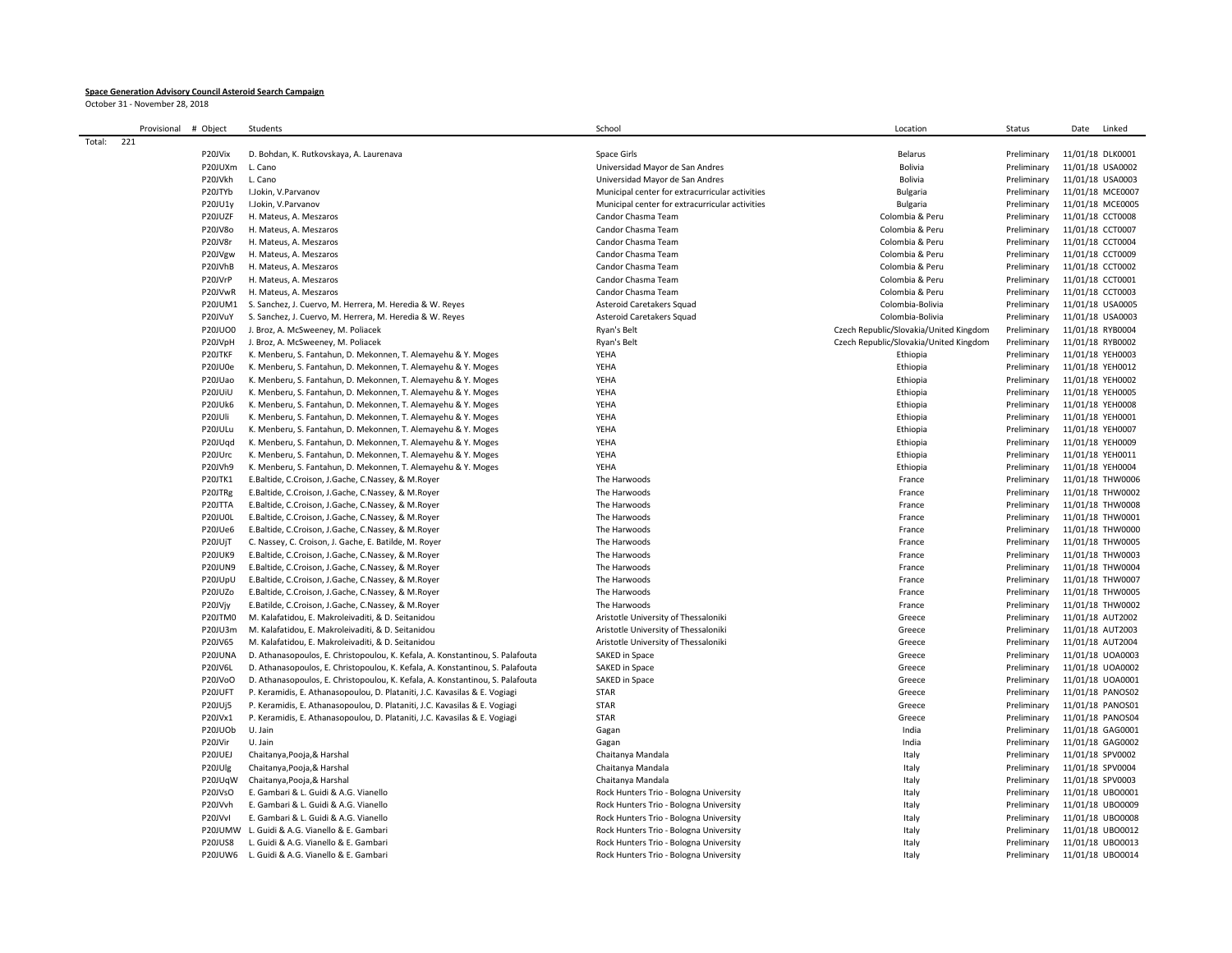| P20JULZ        | Y. Ogmen, A. Kazma, S. Sadisonmez, A. I. Kulpcu & A. Yakar                    | Astro Cypriots - Bekirpasa Lycee                | North Cyprus           | Preliminary | 11/01/18 BPL0008                     |
|----------------|-------------------------------------------------------------------------------|-------------------------------------------------|------------------------|-------------|--------------------------------------|
| <b>P20JUS2</b> | Y. Ogmen, A. Kazma, S. Sadisonmez, A. I. Kulpcu & A. Yakar                    | Astro Cypriots - Bekirpasa Lycee                | North Cyprus           | Preliminary | 11/01/18 BPL0004                     |
| P20JVp4        | Y. Ogmen, A. Kazma, S. Sadisonmez & A. Yakar                                  | Astro Cypriots - Bekirpasa Lycee                | North Cyprus           | Preliminary | 11/01/18 BPL0001                     |
| P20JTVR        | D. Calero, M. Pajarez, & J. Ascencio                                          | INTI-Lab - University of Science and Humanities | Peru                   | Preliminary | 11/01/18 UCH0010                     |
| P20JUb8        | D. Calero, M. Pajarez, & J. Ascencio                                          | INTI-Lab - University of Science and Humanities | Peru                   | Preliminary | 11/01/18 UCH0012                     |
| P20JUde        | D. Calero, M. Pajarez, & J. Ascencio                                          | INTI-Lab - University of Science and Humanities | Peru                   | Preliminary | 11/01/18 UCH0002                     |
| P20JUef        | D. Calero, M. Pajarez, & J. Ascencio                                          | INTI-Lab - University of Science and Humanities | Peru                   | Preliminary | 11/01/18 UCH0004                     |
| P20JUKf        | D. Calero, M. Pajarez, & J. Ascencio                                          | INTI-Lab - University of Science and Humanities | Peru                   | Preliminary | 11/01/18 UCH0011                     |
| P20JUKi        | D. Calero, M. Pajarez, & J. Ascencio                                          | INTI-Lab - University of Science and Humanities | Peru                   | Preliminary | 11/01/18 UCH0015                     |
| P20JUrP        | D. Calero, M. Pajarez, & J. Ascencio                                          | INTI-Lab - University of Science and Humanities | Peru                   | Preliminary | 11/01/18 UCH0008                     |
| P20JUtc        | D. Calero, M. Pajarez, & J. Ascencio                                          | INTI-Lab - University of Science and Humanities | Peru                   | Preliminary | 11/01/18 UCH0017                     |
| P20JUWc        | D. Calero, M. Pajarez, & J. Ascencio                                          | INTI-Lab - University of Science and Humanities | Peru                   | Preliminary | 11/01/18 UCH0020                     |
| P20JVuB        | D. Calero, M. Pajarez, & J. Ascencio                                          | INTI-Lab - University of Science and Humanities | Peru                   | Preliminary | 11/01/18 UCH0007                     |
| P20JV7A        | J. Reyna                                                                      | AstropILO                                       | Philippines            | Preliminary | 11/01/18 ATP0006                     |
| P20JV9A        | J. Reyna                                                                      | AstropILO                                       | Philippines            | Preliminary | 11/01/18 ATP0003                     |
| P20JVa5        | J. Reyna                                                                      | AstropILO                                       | Philippines            | Preliminary | 11/01/18 ATP0009                     |
| P20JVgP        | J. Reyna                                                                      | AstropILO                                       | Philippines            | Preliminary | 11/01/18 ATP0005                     |
| P20JUNh        | B.V.A.Chathuranga                                                             | Institute Of Astronomy Sri lanka                | Sri Lanka              | Preliminary | 11/01/18 HEL2010                     |
| P20JVsj        | B.V.A.Chathuranga                                                             | Institute Of Astronomy Sri lanka                | Sri Lanka              | Preliminary | 11/01/18 HEL2004                     |
| P20JTVL        | E.Jayashantha, Y.Ramawickrama, J.Vijayanga, M.Fonseka & A. Thejasiri          | Sky Trailblazers                                | Sri Lanka              | Preliminary | 11/01/18 ST11102                     |
| P20JUaY        | E.Jayashantha, Y.Ramawickrama, J.Vijayanga, M.Fonseka & A. Thejasiri          | Sky Trailblazers                                | Sri Lanka              | Preliminary | 11/01/18 ST11002                     |
| P20JUei        | E.Jayashantha, Y.Ramawickrama, J.Vijayanga, M.Fonseka & A. Thejasiri          | Sky Trailblazers                                | Sri Lanka              | Preliminary | 11/01/18 STB6501                     |
| P20JUWI        | E.Jayashantha, Y.Ramawickrama, J.Vijayanga, M.Fonseka & A. Thejasiri          | Sky Trailblazers                                | Sri Lanka              | Preliminary | 11/01/18 ST16401                     |
| P20JUNn        | S. Karunasekara, S. Gunarathna, P. Kanatthage, A. Karunarathna & S. Dulanjala | <b>ULKA</b>                                     | Sri Lanka              | Preliminary | 11/01/18 ULK0005                     |
| P20JUOG        | S. Karunasekara, S. Gunarathna, P. Kanatthage, A. Karunarathna & S. Dulanjala | <b>ULKA</b>                                     | Sri Lanka              | Preliminary | 11/01/18 ULK0006                     |
| P20JUSB        |                                                                               | <b>ULKA</b>                                     | Sri Lanka              |             |                                      |
| P20JUTL        | S. Karunasekara, S. Gunarathna, P. Kanatthage, A. Karunarathna & S. Dulanjala | <b>ULKA</b>                                     | Sri Lanka              | Preliminary | 11/01/18 ULK0007<br>11/01/18 ULK0002 |
|                | S. Karunasekara, S. Gunarathna, P. Kanatthage, A. Karunarathna & N. Dulanjala | <b>ULKA</b>                                     |                        | Preliminary |                                      |
| P20JUTm        | S. Karunasekara, S. Gunarathna, P. Kanatthage, A. Karunarathna & N. Dulanjala | <b>ULKA</b>                                     | Sri Lanka<br>Sri Lanka | Preliminary | 11/01/18 ULK0003                     |
| P20JVj2        | S. Karunasekara, S. Gunarathna, P. Kanatthage, A. Karunarathna & N. Dulanjala |                                                 |                        | Preliminary | 11/01/18 ULK0001                     |
| P20JTPS        | A. Eithar & E. Mahmoud & B. Sara & T. Hind & A. Hanadi                        | University of Khartoum                          | Sudan                  | Preliminary | 11/01/18 UOK0021                     |
| P20JUkA        | A. Eithar & E. Mahmoud & B. Sara & T. Hind & A. Hanadi                        | University of Khartoum                          | Sudan                  | Preliminary | 11/01/18 UOK0020                     |
| P20JUOh        | A. Eithar & E. Mahmoud & B. Sara & T. Hind & A. Hanadi                        | University of Khartoum                          | Sudan                  | Preliminary | 11/01/18 UOK0022                     |
| P20JURG        | A. Eithar & E. Mahmoud & B. Sara & T. Hind & A. Hanadi                        | University of Khartoum                          | Sudan                  | Preliminary | 11/01/18 UOK0001                     |
| P20JV67        | A. Eithar & E. Mahmoud & B. Sara & T. Hind & A. Hanadi                        | University of Khartoum                          | Sudan                  | Preliminary | 11/01/18 UOK0003                     |
| P20JV9C        | A. Eithar & E. Mahmoud & B. Sara & T. Hind & A. Hanadi                        | University of Khartoum                          | Sudan                  | Preliminary | 11/01/18 UOK0002                     |
| P20JUP7        | A. Cornelio, A. Klein, C. Zhu & L. Wiser                                      | Azteroids                                       | <b>USA</b>             | Preliminary | 11/01/18 JHU0007                     |
| P20JUPn        | A. Cornelio, A. Klein, C. Zhu & L. Wiser                                      | Azteroids                                       | <b>USA</b>             | Preliminary | 11/01/18 JHU0004                     |
| P20JUTA        | A. Cornelio, A. Klein, C. Zhu & L. Wiser                                      | Azteroids                                       | <b>USA</b>             | Preliminary | 11/01/18 JHU0008                     |
| P20JVgj        | A. Cornelio, A. Klein, C. Zhu & L. Wiser                                      | Azteroids                                       | <b>USA</b>             | Preliminary | 11/01/18 JHU0005                     |
| P20JVnN        | A. Cornelio, A. Klein, & L. Wiser                                             | Azteroids                                       | <b>USA</b>             | Preliminary | 11/01/18 JHU0001                     |
| P20JVow        | A. Cornelio, A. Klein, & L. Wiser                                             | Azteroids                                       | <b>USA</b>             | Preliminary | 11/01/18 JHU0003                     |
| P20JVgh        | A. Karl & J. Moilanen & A. Beam & N. Wolfson & Y. Neifer                      | Paco to the Stars                               | <b>USA</b>             | Preliminary | 11/01/18 PTS008                      |
| P20JVoh        | A. Karl & J. Moilanen & A. Beam & N. Wolfson & I. Naifer                      | Paco to the Stars                               | <b>USA</b>             | Preliminary | 11/01/18 PTS002                      |
| P20JVug        | A. Karl & J. Moilanen & A. Beam & N. Wolfson & I. Naifer                      | Paco to the Stars                               | <b>USA</b>             | Preliminary | 11/01/18 PTS004                      |
|                |                                                                               |                                                 |                        |             |                                      |
|                |                                                                               |                                                 |                        |             |                                      |
| P20JY9I        | L. Cano                                                                       | Universidad Mayor de San Andres                 | Bolivia                | Preliminary | 11/02/18 USA0005                     |
| P20JYR3        | L. Cano                                                                       | Universidad Mayor de San Andres                 | Bolivia                | Preliminary | 11/02/18 USA0006                     |
| P20JYe0        | H. Mateus, A. Meszaros                                                        | Candor Chasma Team                              | Colombia & Peru        | Preliminary | 11/02/18 CCT0012                     |
| P20JY9Z        | S. Sanchez, J. Cuervo, M. Herrera, M. Heredia & W. Reyes                      | Asteroid Caretakers Squad                       | Colombia-Bolivia       | Preliminary | 11/02/18 USA0008                     |
| P20JYBR        | S. Sanchez, J. Cuervo, M. Herrera, M. Heredia & W. Reyes                      | Asteroid Caretakers Squad                       | Colombia-Bolivia       | Preliminary | 11/02/18 USA0009                     |
| P20JX3v        | K. Menberu, S. Fantahun, D. Mekonnen, T. Alemayehu & Y. Moges                 | YEHA                                            | Ethiopia               | Preliminary | 11/02/18 YEH0006                     |
| P20JX4A        | K. Menberu, S. Fantahun, D. Mekonnen, T. Alemayehu & Y. Moges                 | YEHA                                            | Ethiopia               | Preliminary | 11/02/18 YEH0013                     |
| P20JWVH        | E.Baltide, C.Croison, J.Gache, C.Nassey, & M.Royer                            | The Harwoods                                    | France                 | Preliminary | 11/02/18 THW0373                     |
| P20JYIS        | E.Baltide, C.Croison, J.Gache, C.Nassey, & M.Royer                            | The Harwoods                                    | France                 | Preliminary | 11/02/18 THW0374                     |
| P20JWYf        | M. Kalafatidou, E. Makroleivaditi, & D. Seitanidou                            | Aristotle University of Thessaloniki            | Greece                 | Preliminary | 11/02/18 AUT2006                     |
| P20JYJ6        | D. Athanasopoulos, E. Christopoulou, K. Kefala, A. Konstantinou, S. Palafouta | SAKED in Space                                  | Greece                 | Preliminary | 11/02/18 UOA0010                     |
| P20JYJR        | D. Athanasopoulos, E. Christopoulou, K. Kefala, A. Konstantinou, S. Palafouta | SAKED in Space                                  | Greece                 | Preliminary | 11/02/18 UOA0008                     |
| P20JYQ4        | D. Athanasopoulos, E. Christopoulou, K. Kefala, A. Konstantinou, S. Palafouta | SAKED in Space                                  | Greece                 | Preliminary | 11/02/18 UOA0007                     |
| P20JXz3        | Chaitanya, Pooja, & Harshal                                                   | Chaitanya Mandala                               | Italy                  | Preliminary | 11/02/18 SPV0014                     |
| P20JYNc        | L. Guidi & A.G. Vianello & E. Gambari                                         | Rock Hunters Trio - Bologna University          | Italy                  | Preliminary | 11/02/18 UBO0015                     |
| P20JWVX        | D. Calero, M. Pajarez, & J. Ascencio                                          | INTI-Lab - University of Science and Humanities | Peru                   | Preliminary | 11/02/18 UCH0027                     |
|                |                                                                               |                                                 |                        |             |                                      |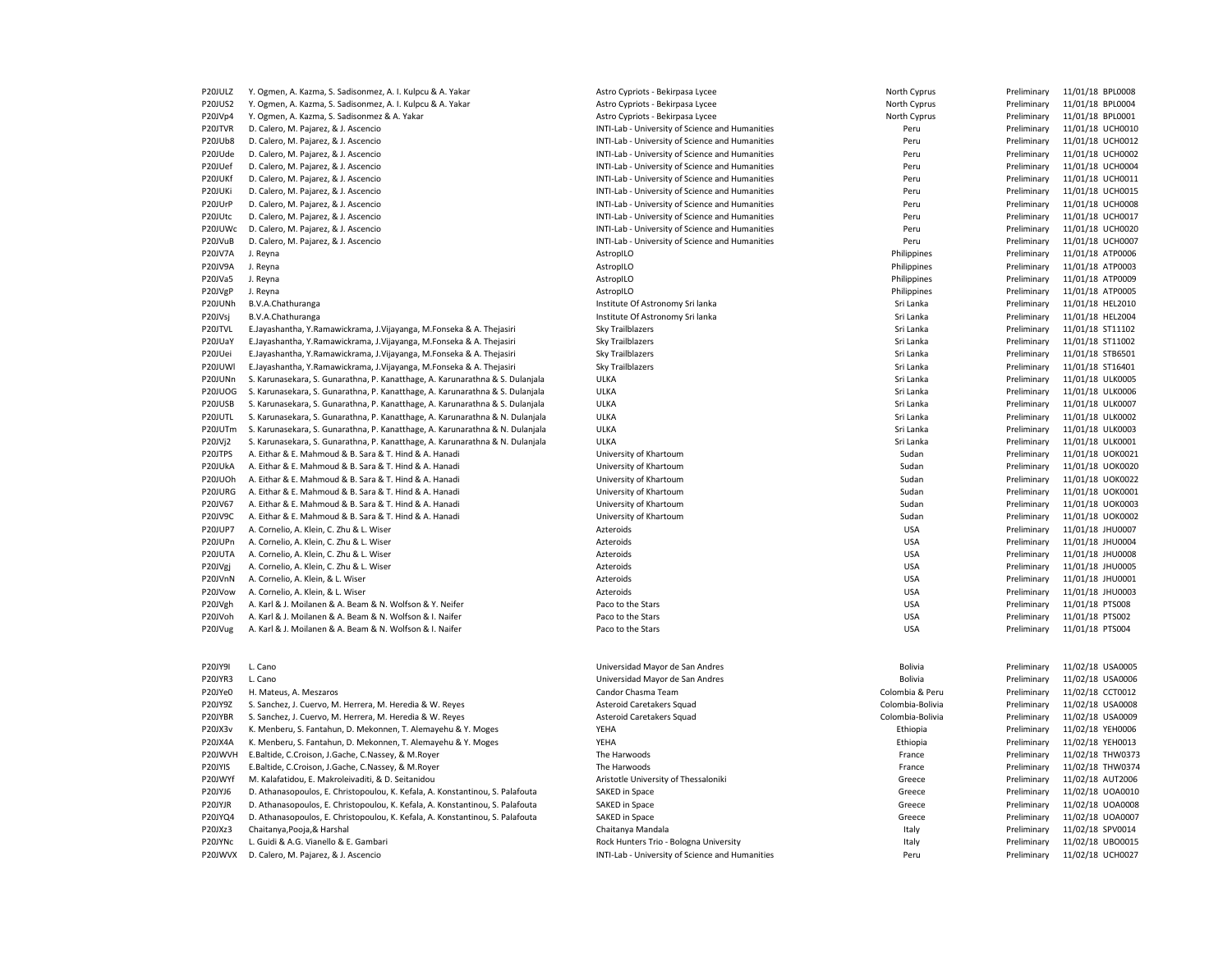| P20JXbJ | D. Calero, M. Pajarez, & J. Ascencio                                          | INTI-Lab - University of Science and Humanities  | Peru                                   | Preliminary | 11/02/18 UCH0026 |
|---------|-------------------------------------------------------------------------------|--------------------------------------------------|----------------------------------------|-------------|------------------|
| P20JYGn | D. Calero, M. Pajarez, & J. Ascencio                                          | INTI-Lab - University of Science and Humanities  | Peru                                   | Preliminary | 11/02/18 UCH0003 |
| P20JYGS | D. Calero, M. Pajarez, & J. Ascencio                                          | INTI-Lab - University of Science and Humanities  | Peru                                   | Preliminary | 11/02/18 UCH0029 |
| P20JYGZ | D. Calero, M. Pajarez, & J. Ascencio                                          | INTI-Lab - University of Science and Humanities  | Peru                                   | Preliminary | 11/02/18 UCH0009 |
| P20JYKg | D. Calero, M. Pajarez, & J. Ascencio                                          | INTI-Lab - University of Science and Humanities  | Peru                                   | Preliminary | 11/02/18 UCH0022 |
| P20JYLy | D. Calero, M. Pajarez, & J. Ascencio                                          | INTI-Lab - University of Science and Humanities  | Peru                                   | Preliminary | 11/02/18 UCH0001 |
| P20JYY7 | D. Calero, M. Pajarez, & J. Ascencio                                          | INTI-Lab - University of Science and Humanities  | Peru                                   | Preliminary | 11/02/18 UCH0024 |
| P20JYHd | J. Reyna                                                                      | AstropILO                                        | Philippines                            | Preliminary | 11/02/18 ATP0019 |
| P20JYRs | J. Reyna                                                                      | AstropILO                                        | Philippines                            | Preliminary | 11/02/18 ATP0020 |
| P20JWJv | S. Karunasekara, S. Gunarathna, P. Kanatthage, A. Karunarathna & N. Dulanjila | <b>ULKA</b>                                      | Sri Lanka                              | Preliminary | 11/02/18 ULK0044 |
| P20JYJg | S. Karunasekara, S. Gunarathna, P. Kanatthage, A. Karunarathna & S. Dulanjala | ULKA                                             | Sri Lanka                              | Preliminary | 11/02/18 ULK0010 |
| P20JYXs | S. Karunasekara, S. Gunarathna, P. Kanatthage, A. Karunarathna & S. Dulanjala | <b>ULKA</b>                                      | Sri Lanka                              | Preliminary | 11/02/18 ULK0020 |
| P20JXeW | A. Eithar & E. Mahmoud & B. Sara & T. Hind & A. Hanadi                        | University of Khartoum                           | Sudan                                  | Preliminary | 11/02/18 UOK0006 |
| P20JYQG | A. Eithar & E. Mahmoud & B. Sara & T. Hind & A. Hanadi                        | University of Khartoum                           | Sudan                                  | Preliminary | 11/02/18 UOK0004 |
| P20JYN0 | A. Karl & J. Moilanen & A. Beam & N. Wolfson & Y. Naifer                      | Paco to the Stars                                | <b>USA</b>                             | Preliminary | 11/02/18 PTS009  |
|         |                                                                               |                                                  |                                        |             |                  |
| P20K3b3 | L. Cano                                                                       | Universidad Mayor de San Andres                  | Bolivia                                | Preliminary | 11/06/18 USA0007 |
| P20K3wX | L. Cano                                                                       | Universidad Mayor de San Andres                  | Bolivia                                | Preliminary | 11/06/18 USA0008 |
| P20K3wZ | L. Cano                                                                       | Universidad Mayor de San Andres                  | Bolivia                                | Preliminary | 11/06/18 USA0009 |
| P20K4lu | V.Parvanov                                                                    | Municipal center for extracurricular activities  | <b>Bulgaria</b>                        | Preliminary | 11/06/18 MCE0004 |
| P20K4v7 | I.Jokin, V.Parvanov                                                           | Municipal center for extracurricular activities  | <b>Bulgaria</b>                        | Preliminary | 11/06/18 MCE0003 |
| P20K3Dd | H. Mateus, A. Meszaros                                                        | Candor Chasma Team                               | Colombia & Peru                        | Preliminary | 11/06/18 CCT0013 |
| P20K3H6 | H. Mateus, A. Meszaros                                                        | Candor Chasma Team                               | Colombia & Peru                        | Preliminary | 11/06/18 CCT0015 |
| P20K3kX | H. Mateus, A. Meszaros                                                        | Candor Chasma Team                               | Colombia & Peru                        | Preliminary | 11/06/18 CCT0014 |
| P20K3rd | S. Sanchez, J. Cuervo, M. Herrera, M. Heredia & W. Reyes                      | Asteroid Caretakers Squad                        | Colombia-Bolivia                       | Preliminary | 11/06/18 USA0010 |
| P20K3As | J. Broz, A. McSweeney, M. Poliacek                                            | Ryan's Belt                                      | Czech Republic/Slovakia/United Kingdom | Preliminary | 11/06/18 RYB0007 |
| P20K3Di | J. Broz, A. McSweeney, M. Poliacek                                            | Ryan's Belt                                      | Czech Republic/Slovakia/United Kingdom | Preliminary | 11/06/18 RYB0009 |
| P20K3ES | J. Broz, A. McSweeney, M. Poliacek                                            | Ryan's Belt                                      | Czech Republic/Slovakia/United Kingdom | Preliminary | 11/06/18 RYB0010 |
| P20K3B7 | K. Menberu, S. Fantahun, D. Mekonnen, T. Alemayehu & Y. Moges                 | YEHA                                             | Ethiopia                               | Preliminary | 11/06/18 YEH0025 |
| P20K3my | K. Menberu, S. Fantahun, D. Mekonnen, T. Alemayehu & Y. Moges                 | YEHA                                             | Ethiopia                               | Preliminary | 11/06/18 YEH0024 |
| P20K3pZ | K. Menberu, S. Fantahun, D. Mekonnen, T. Alemayehu & Y. Moges                 | YEHA                                             | Ethiopia                               | Preliminary | 11/06/18 YEH0019 |
| P20K3uv | K. Menberu, S. Fantahun, D. Mekonnen, T. Alemayehu & Y. Moges                 | YEHA                                             | Ethiopia                               | Preliminary | 11/06/18 YEH0022 |
| P20K4Ix | K. Menberu, S. Fantahun, D. Mekonnen, T. Alemayehu & Y. Moges                 | YEHA                                             | Ethiopia                               | Preliminary | 11/06/18 YEH0020 |
| P20K4oo | K. Menberu, S. Fantahun, D. Mekonnen, T. Alemayehu & Y. Moges                 | YEHA                                             | Ethiopia                               | Preliminary | 11/06/18 YEH0023 |
| P20K3CW | E.Baltide, C.Croison, J.Gache, C.Nassey, & M.Royer                            | The Harwoods                                     | France                                 | Preliminary | 11/06/18 THW1530 |
| P20K3dd | E.Baltide, C.Croison, J.Gache, C.Nassey, & M.Royer                            | The Harwoods                                     | France                                 | Preliminary | 11/06/18 THW1000 |
| P20K3jQ | E.Baltide, C.Croison, J.Gache, C.Nassey, & M.Royer                            | The Harwoods                                     | France                                 | Preliminary | 11/06/18 THW1540 |
| P20K3vB | E.Baltide, C.Croison, J.Gache, C.Nassey, & M.Royer                            | The Harwoods                                     | France                                 | Preliminary | 11/06/18 THW0003 |
| P20K3vP | E.Baltide, C.Croison, J.Gache, C.Nassey, & M.Royer                            | The Harwoods                                     | France                                 | Preliminary | 11/06/18 THW1541 |
| P20K3x8 | E.Baltide, C.Croison, J.Gache, C.Nassey, & M.Royer                            | The Harwoods                                     | France                                 | Preliminary | 11/06/18 THW0002 |
| P20K4wB | E.Baltide, C.Croison, J.Gache, C.Nassey, & M.Royer                            | The Harwoods                                     | France                                 | Preliminary | 11/06/18 THW1531 |
| P20K3ar | M. Kalafatidou, E. Makroleivaditi & D. Seitanidou                             | Aristotle University of Thessaloniki             | Greece                                 | Preliminary | 11/06/18 AUT1005 |
| P20K3vk | M. Kalafatidou, E. Makroleivaditi & D. Seitanidou                             | Aristotle University of Thessaloniki             | Greece                                 | Preliminary | 11/06/18 AUT1002 |
| P20K3xV | M. Kalafatidou, E. Makroleivaditi, & D. Seitanidou                            | Aristotle University of Thessaloniki             | Greece                                 | Preliminary | 11/06/18 AUT2007 |
| P20K3bS | U. Jain                                                                       | Gagan                                            | India                                  | Preliminary | 11/06/18 GAG0009 |
| P20K3EN | U. Jain                                                                       | Gagan                                            | India                                  | Preliminary | 11/06/18 GAG0007 |
| P20K3t2 | U. Jain                                                                       | Gagan                                            | India                                  | Preliminary | 11/06/18 GAG0010 |
| P20K4x5 | Chaitanya, Pooja, & Harshal                                                   | Chaitanya Mandala                                | Italy                                  | Preliminary | 11/06/18 SPV0019 |
| P20K3Du | L. Guidi & A.G. Vianello & E. Gambari                                         | Rock Hunters Trio-Bologna University             | Italy                                  | Preliminary | 11/06/18 UBO0021 |
| P20K3Fa | E. Gambari & L. Guidi & A.G. Vianello                                         | Rock Hunters Trio-Bologna University             | Italy                                  | Preliminary | 11/06/18 UBO0017 |
| P20K3yU | L. Guidi & A.G. Vianello & E. Gambari                                         | Rock Hunters Trio-Bologna University             | Italy                                  | Preliminary | 11/06/18 UBO0020 |
| P20K4z0 | Y. Ogmen, A. Kazma, S. Sadisonmez & A. I. Kulpcu                              | Astro Cypriots - Bekirpasa Lycee                 | North Cyprus                           | Preliminary | 11/06/18 BPL0014 |
| P20K3o8 | D. Calero, M. Pajarez, & J. Ascencio                                          | INTI-Lab - Universidad de Ciencias y Humanidades | Peru                                   | Preliminary | 11/06/18 UCH0035 |
| P20K3sb | D. Calero, M. Pajarez, & J. Ascencio                                          | INTI-Lab - Universidad de Ciencias y Humanidades | Peru                                   | Preliminary | 11/06/18 UCH0037 |
| P20K3sh | D. Calero, M. Pajarez, & J. Ascencio                                          | INTI-Lab - Universidad de Ciencias y Humanidades | Peru                                   | Preliminary | 11/06/18 UCH0031 |
| P20K4Cr | D. Calero, M. Pajarez, & J. Ascencio                                          | INTI-Lab - Universidad de Ciencias y Humanidades | Peru                                   | Preliminary | 11/06/18 UCH0032 |
| P20K4ka | D. Calero, M. Pajarez, & J. Ascencio                                          | INTI-Lab - Universidad de Ciencias y Humanidades | Peru                                   | Preliminary | 11/06/18 UCH0034 |
| P20K4o2 | D. Calero, M. Pajarez, & J. Ascencio                                          | INTI-Lab - Universidad de Ciencias y Humanidades | Peru                                   | Preliminary | 11/06/18 UCH0036 |
| P20K4Vc | D. Calero, M. Pajarez, & J. Ascencio                                          | INTI-Lab - Universidad de Ciencias y Humanidades | Peru                                   | Preliminary | 11/06/18 UCH0039 |
| P20K3cA | B.V.A.Chathuranga                                                             | Institute Of Astronomy Sri Lanka                 | Sri Lanka                              | Preliminary | 11/06/18 HEL2014 |
| P20K3kE | B.V.A.Chathuranga                                                             | Institute Of Astronomy Sri Lanka                 | Sri Lanka                              | Preliminary | 11/06/18 HEL2016 |
|         |                                                                               |                                                  |                                        |             |                  |